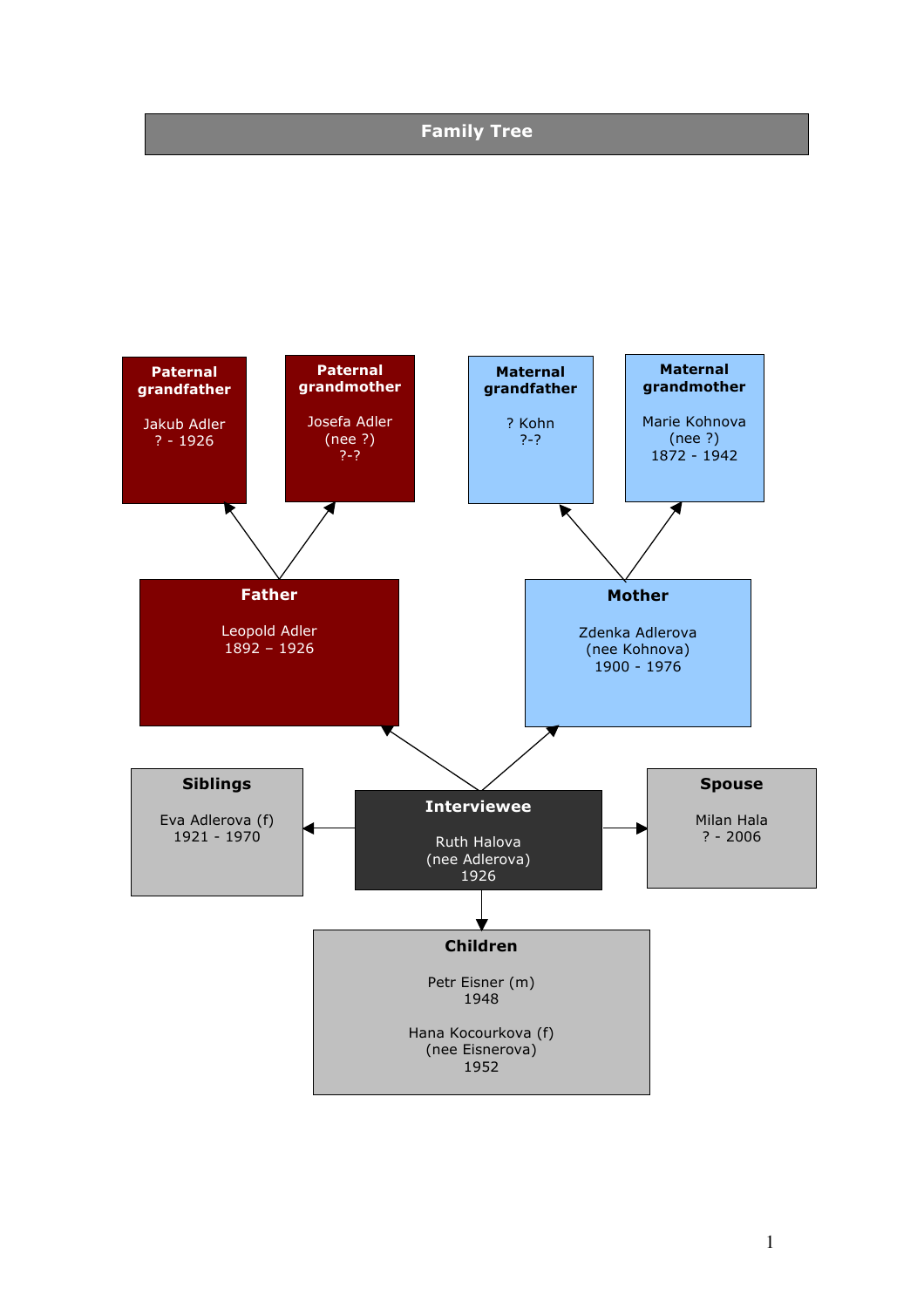## **The interviewee and his family**

*Full name* Ruth Halova (nee Adlerova)

*Where and when were you born?* Cesky Krumlov, 26<sup>th</sup> February 1926

*Where else did you live?* Protivin Prague Birmingham (Great Britain) Rugby (Great Britain) Karlovy Vary Usti nad Labem Ceske Budejovice Holubov

*Your educational level* Graduated from Charles University, Prague; PhD in Microbiology

*What sort of work do/did you do?* Lab technician, scientific lab research in microbiology

*How religious was your parents' home? How were you raised?* I was raised in Judaism, but at home the emphasis wasn't so much on rules and rituals, but on what a person was like.

*What is your mother tongue?* At home we spoke Czech, and with my father's family in German.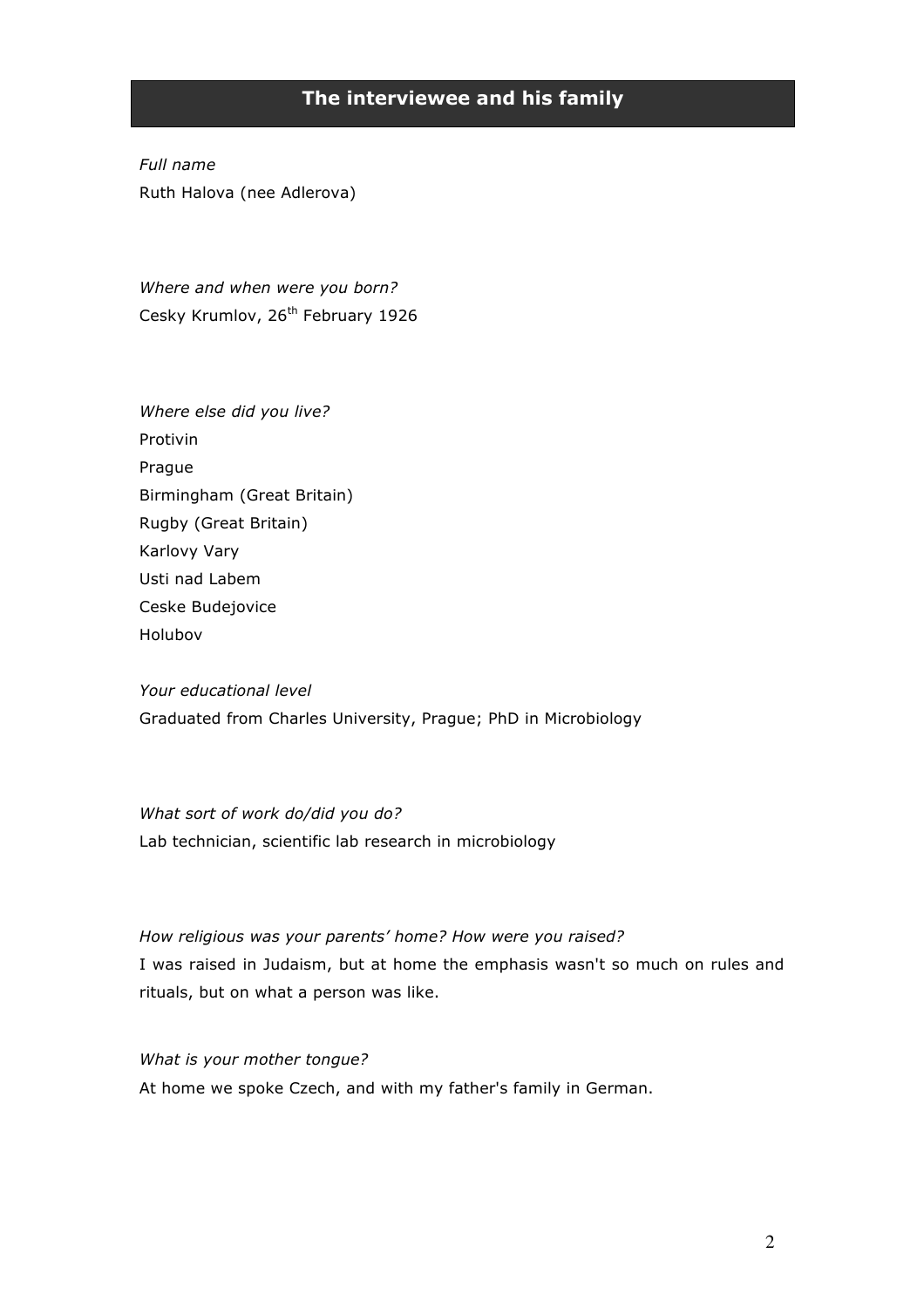*What other languages do you speak?* German, English

*Where were you during the Holocaust?* On unoccupied territory: Birmingham (Great Britain) On unoccupied territory: Rugby (Great Britain)

*What did you do after the Holocaust?* Studied and graduated from Charles University in Prague, worked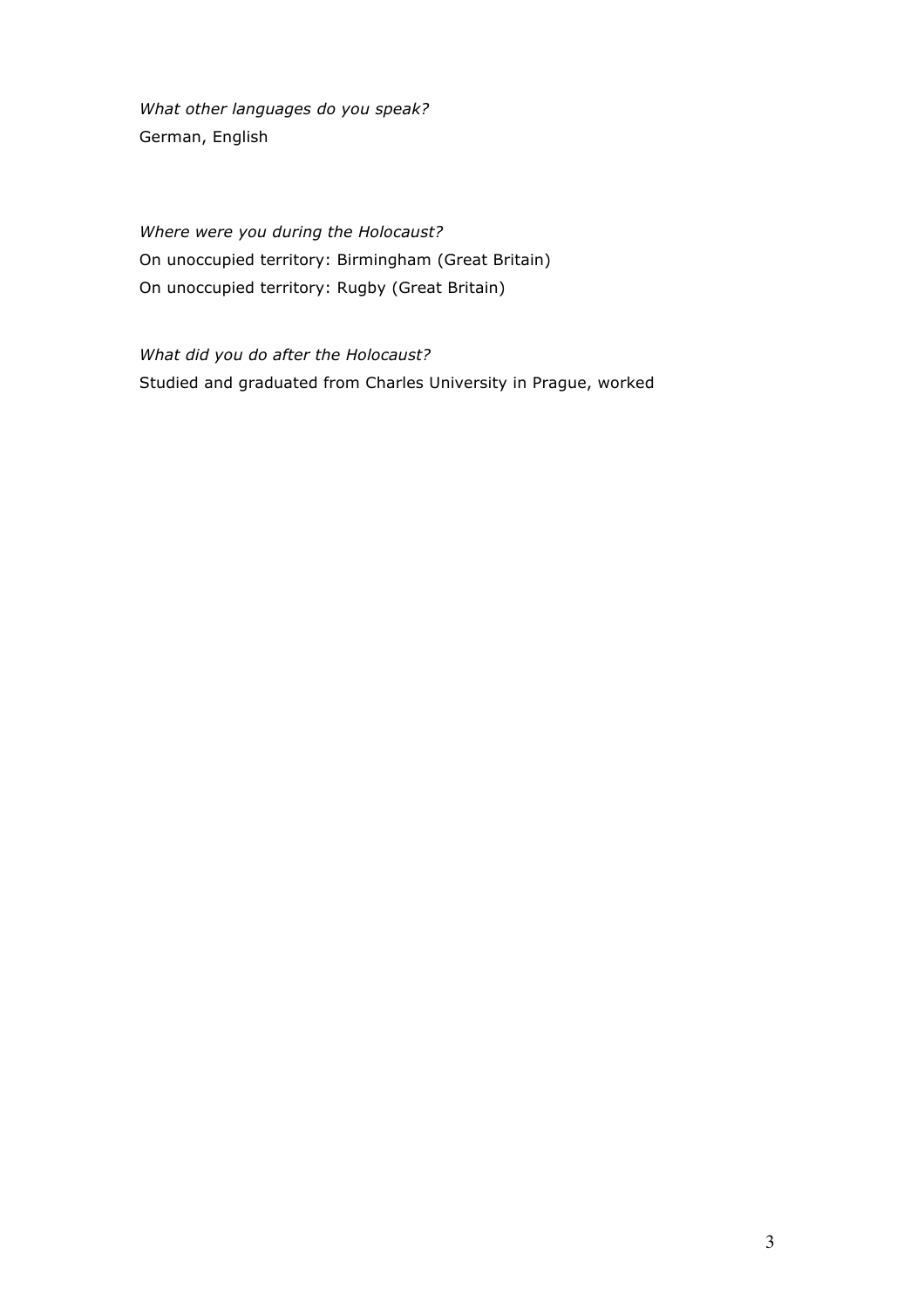### **Siblings**

*Their names* Eva Adlerova

*Where and when were they born?* Cesky Krumlov, 31<sup>st</sup> December 1921

*What is their mother tongue* Czech

*Their educational level?* Had to leave high school during her graduating year, then a nursing course

*Their occupations?* Nurse

*Where do/did they live?*  Usti nad Labem

*Where else did they live?* Protivin Prague Great Britain

*Do they have children?* No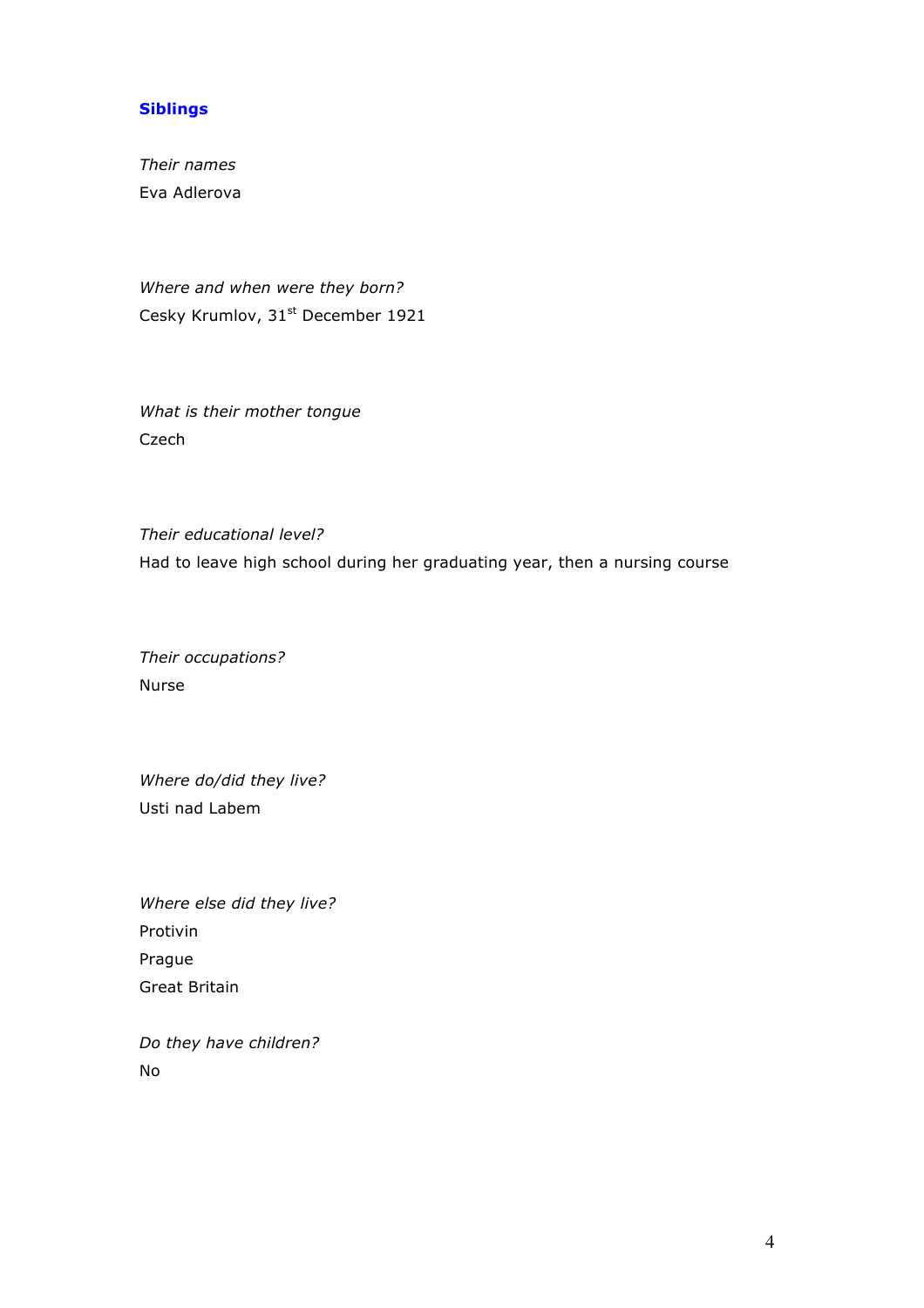*Where and when did they die?* Usti nad Labem, 1st November 1970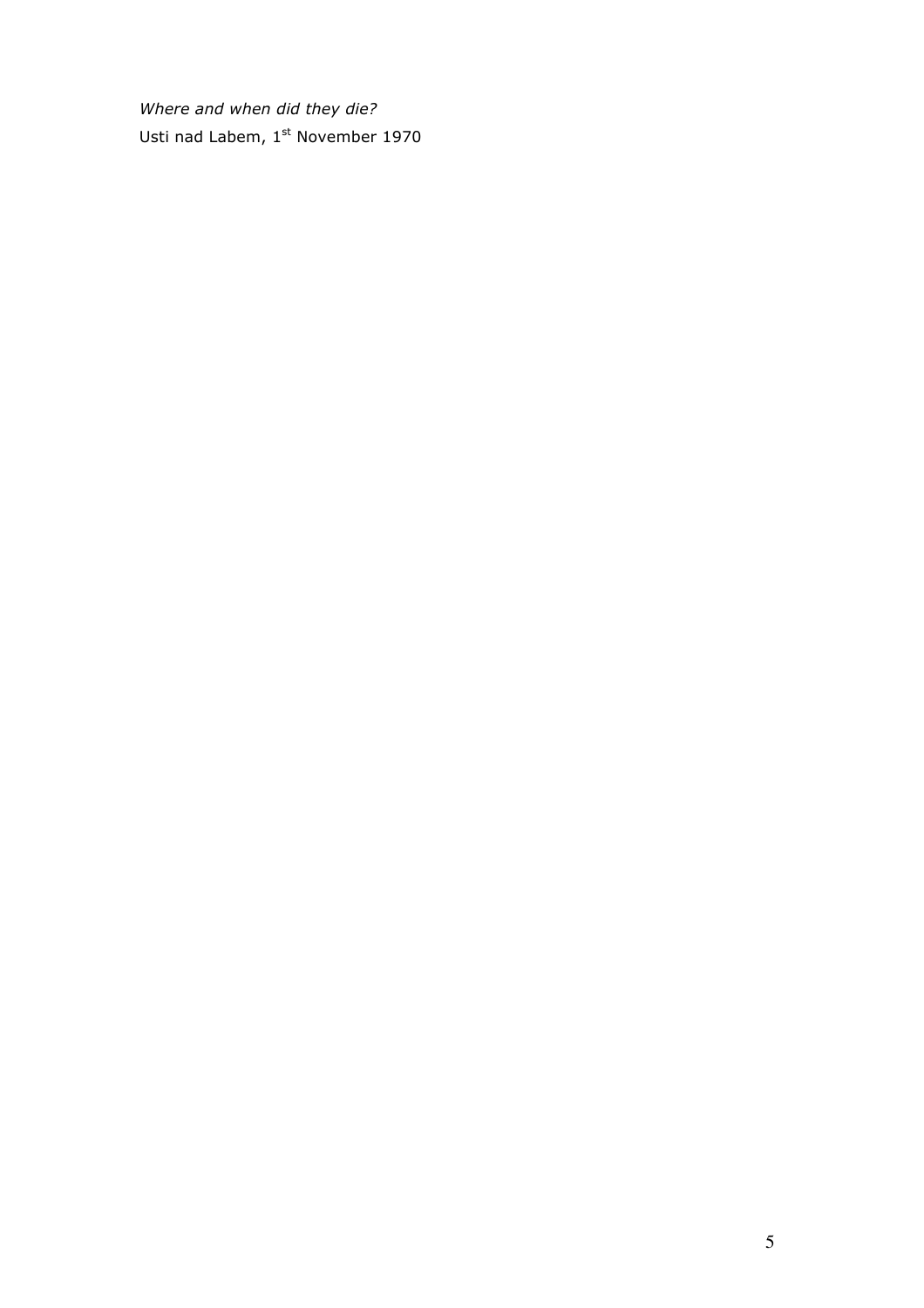#### **Spouse**

*Name?* Milan Hala

*Where and when was he/she born?* N/A

*Where else did he/she live?* Usti nad Labem Ceske Budejovice Cesky Krumlov Holubov

*Is he/she Jewish?* No

*What is his/her mother tongue?* Czech

*His/her educational level?* No information

*Occupation?* Violinist

*Where and when did he/she die?* Holubov (Czech Republic), 2006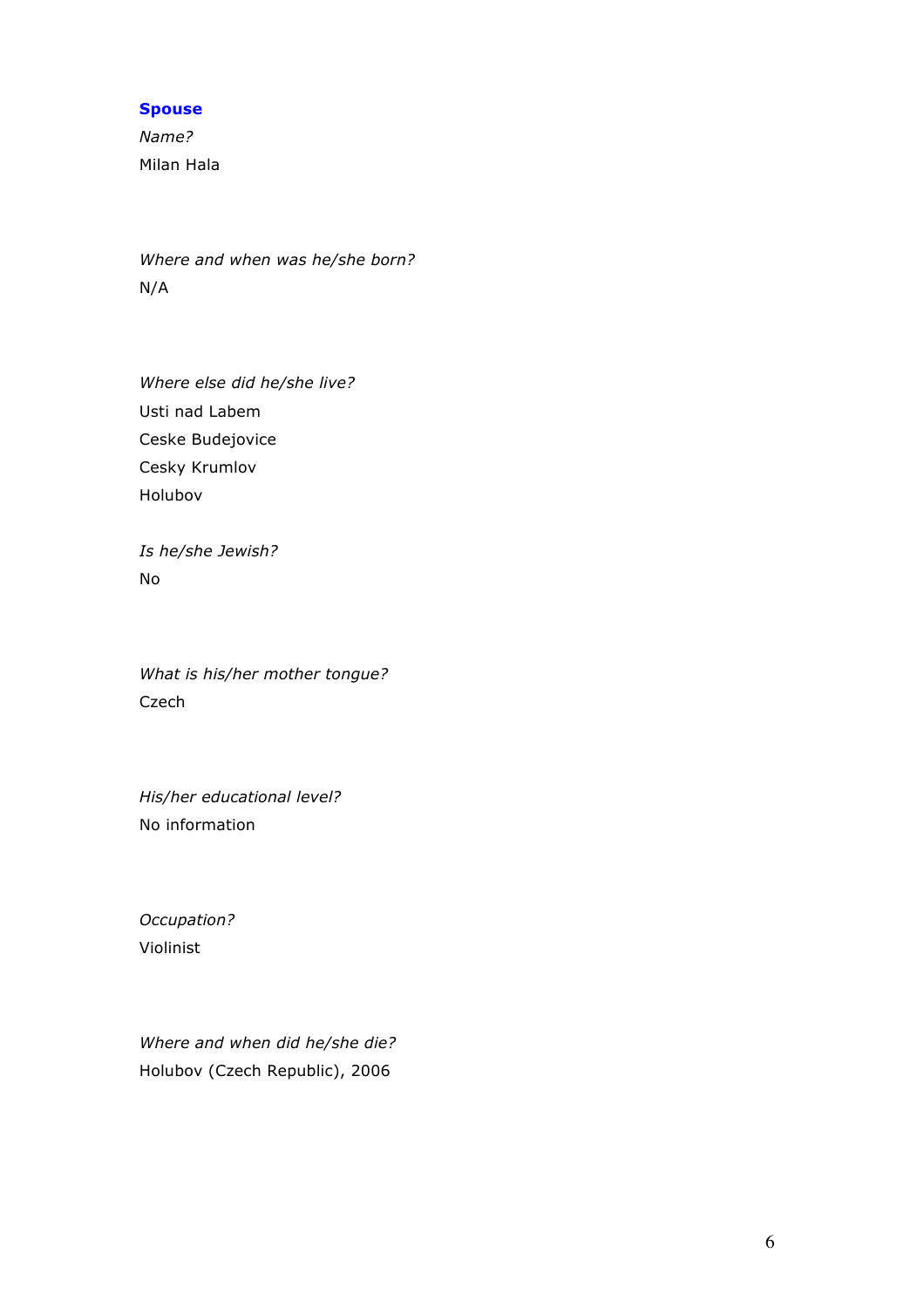*Tell me anything you know about his/her siblings (Name, date of birth and death, occupation, place of residence, name of wife and children, whether their family is Jewish and whether it is religious).* No information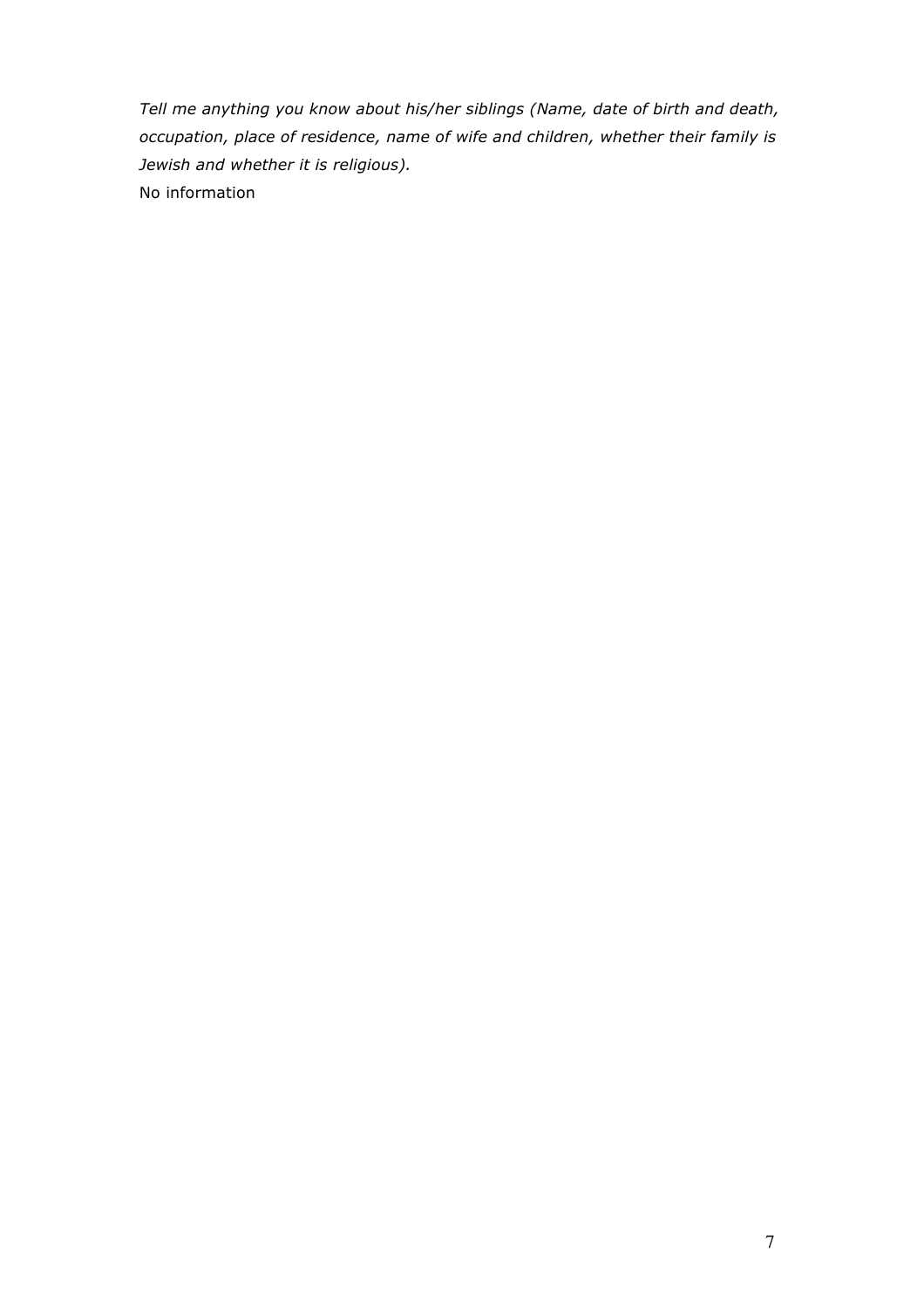#### **Children**

*Their names?* Petr Eisner (m) Hana Kocourkova (nee Eisnerova) (f)

*Were they raised Jewish/do they identify themselves as Jews?* Petr: no/yes Hana: no/no

*Where and when were they born?* Petr: 28<sup>th</sup> December 1948 Hana: 30<sup>th</sup> March 1952

*Where else did they live?* Petr: Prague, Karlovy Vary, Usti nad Labem, Canada, Italy Hana: Prague, Karlovy Vary, Usti nad Labem, Cesky Krumlov

*Their educational level?* Petr: finished university Hana: finished university

*Their occupations?* Petr: works in the hotel industry Hana: teacher

*How many grandchildren do you have?* Petr: none Hana: Tomas (m), Daniel (m), Jakub (m)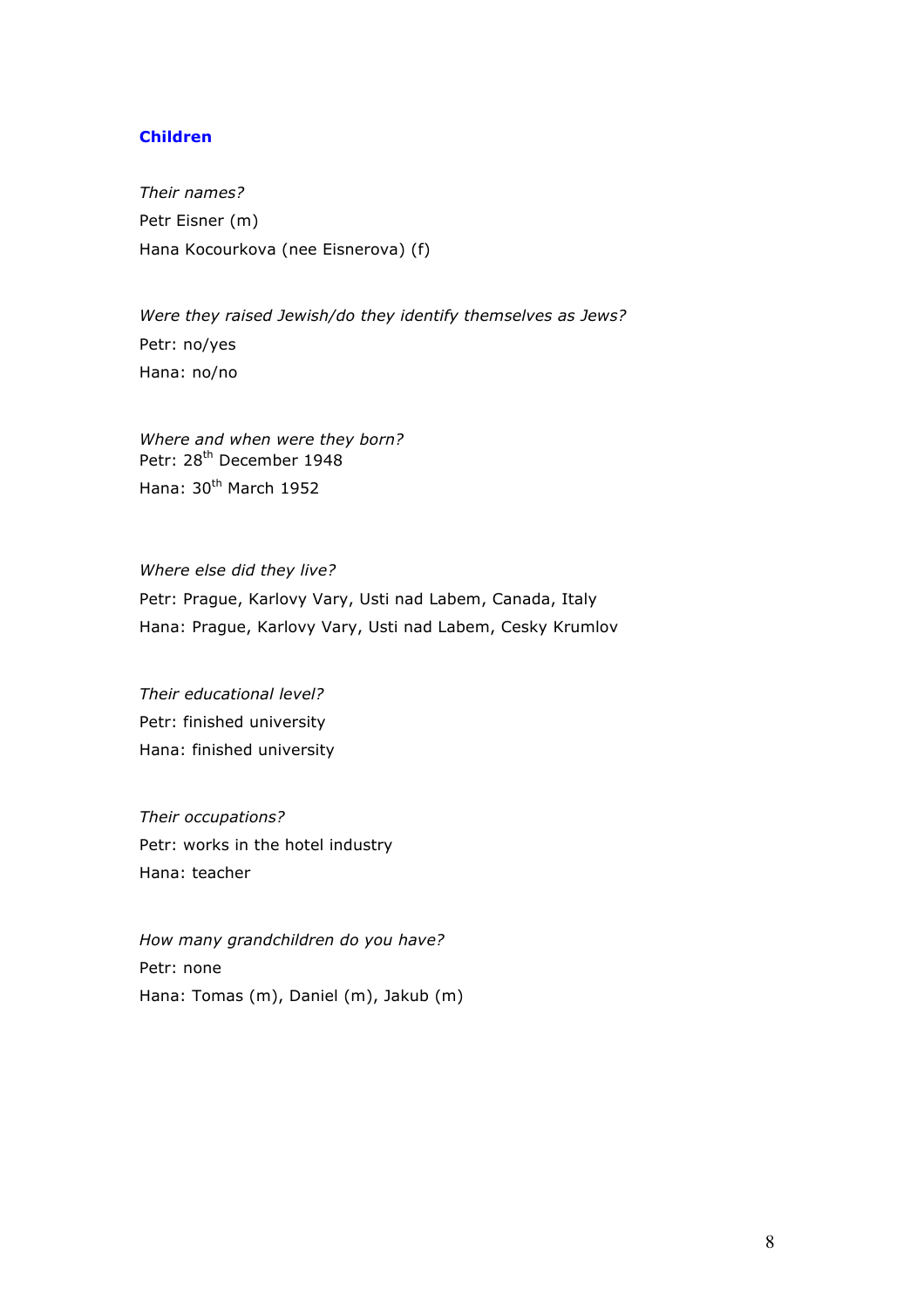### **Father**

*His name?* Leopold Adler

*Where and when was he born?* Ceske Budejovice, 7<sup>th</sup> March 1892

*Where else did he live?* Cesky Krumlov

*Where and when did he die?* Cesky Krumlov, December 1926

*What sort of education did he have?* No information

*What sort of work did he do?* Office clerk

*How religious was he?*  No information

*What was his mother tongue?*  German

*Army service: which army and what years?* Austro-Hungarian army during WWI, Russian front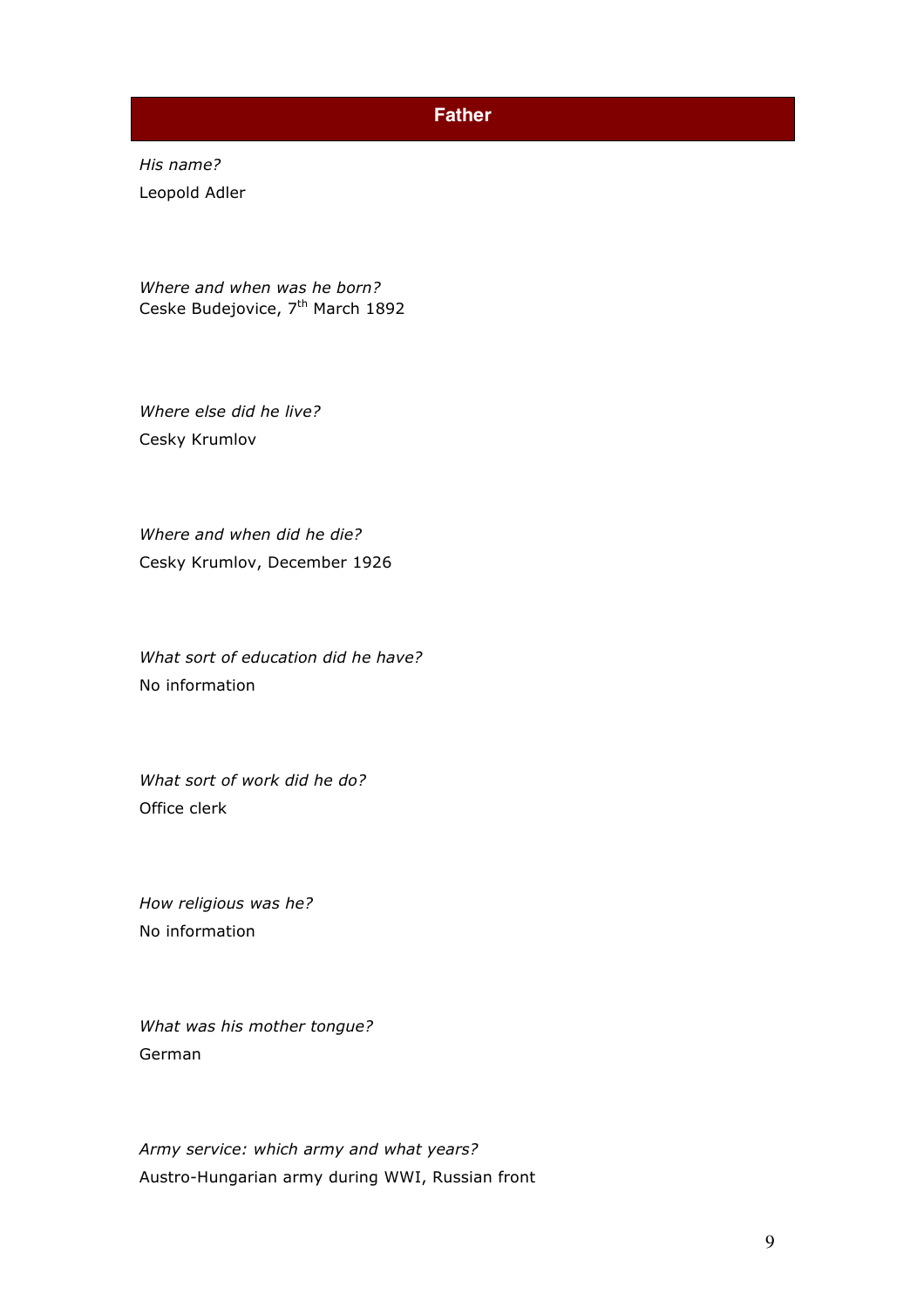# *Tell me about his brothers and sisters. (name, date of birth and death, occupation, place of residence, family, etc.)*

| name              | place and date of occupation |               | biographical data             | biographical data  | describe how religious |
|-------------------|------------------------------|---------------|-------------------------------|--------------------|------------------------|
|                   | birth/death                  |               | and origins of                | of children        | they were              |
|                   |                              |               | spouse                        |                    |                        |
| Max Adler (m)     | No information               | Professor of  | No information                | No information     | No information         |
|                   |                              | Latin and     |                               |                    |                        |
|                   |                              | Greek         |                               |                    |                        |
| Ida ? (nee Adler) | Immigrated to                | No            | Richard ?                     | Fritz $(m)$        | No information         |
| (f)               | USA before                   | information   |                               |                    |                        |
|                   | WWII with her                |               |                               |                    |                        |
|                   | family (no                   |               |                               |                    |                        |
|                   | further                      |               |                               |                    |                        |
|                   | information)                 |               |                               |                    |                        |
| Arthur Adler (m)  | No information               | Office clerk  | Marta Adler                   | Franta (m)         | No information         |
|                   |                              |               | (nee?)                        | Karel (m)          |                        |
|                   |                              |               | Was in charge of              | (from wife's 1st   |                        |
|                   |                              |               | her 1 <sup>st</sup> husband's | marriage)          |                        |
|                   |                              |               | chocolate factory             |                    |                        |
| Dr. Hugo Adler    | No information               | Hospital      | Zdenka Adler                  | Fricek (Jakov) (m) | No information         |
|                   |                              | director,     | (nee?)                        | Hanna (f)          |                        |
|                   |                              | phtysiologist |                               |                    |                        |

*Where was he during the Holocaust?* Died before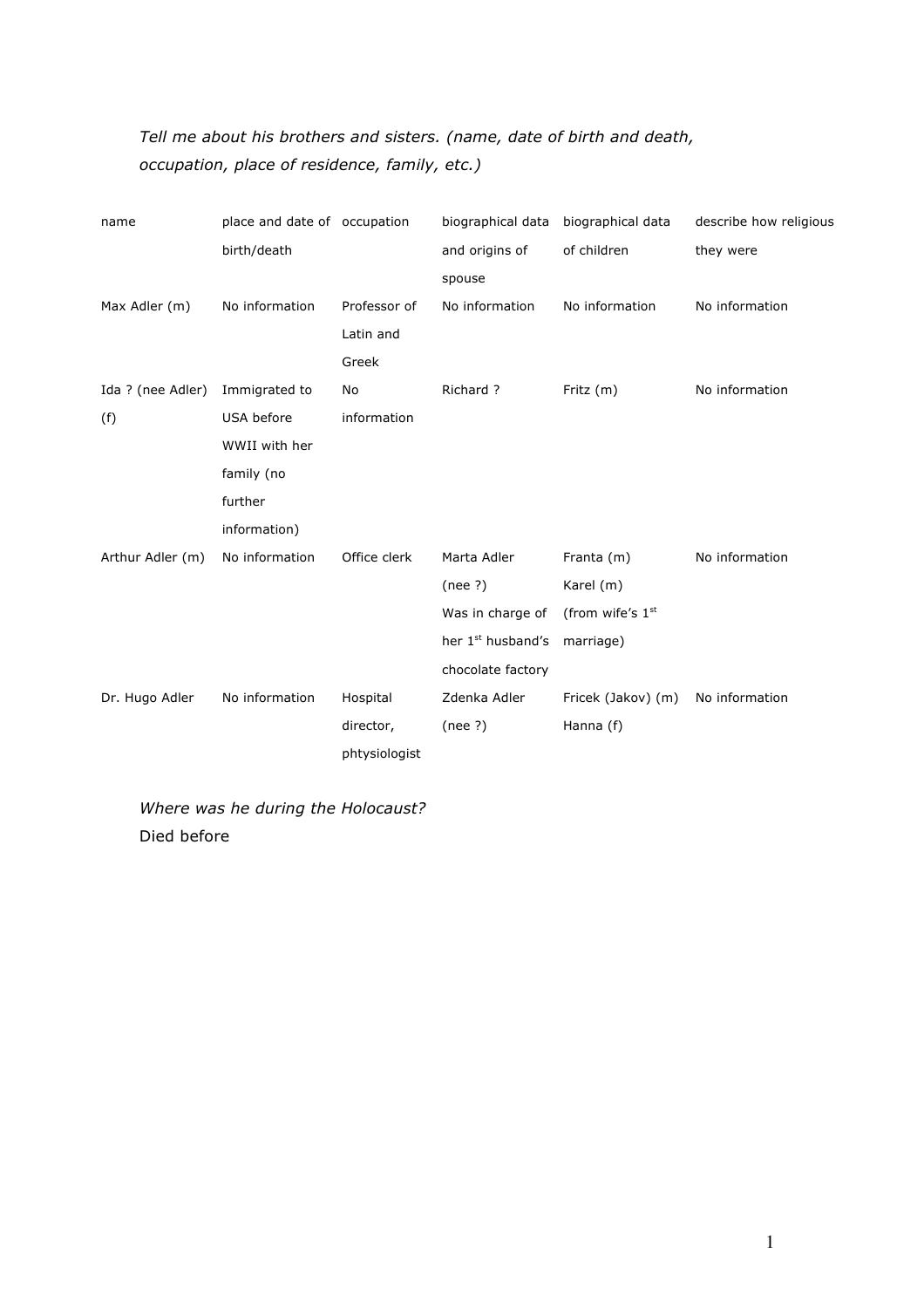# **Paternal grandfather**

*Your paternal grandfather's name?* Jakub Adler

*Where and when was he born?* No information

*Where else did he live?* Ceske Budejovice

*Where and when did he die?*  Ceske Budejovice, 1926

*What sort of education did he have?* No information

*What sort of work did he do?* No information

*How religious was he?*  No information

*What was his mother tongue?*  German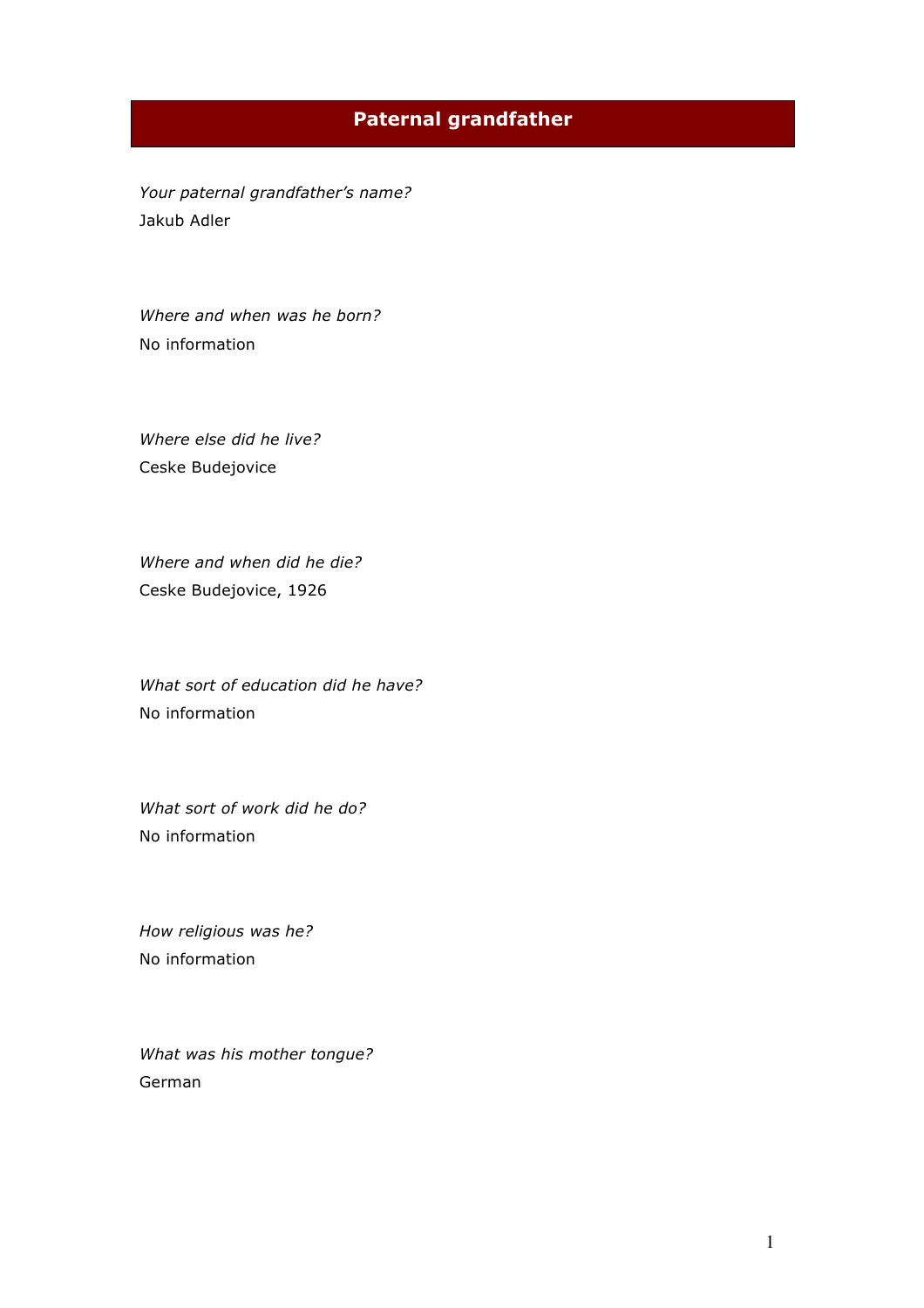*Army service: which army and what years?* No information

*Tell me about his brothers and sisters.*

No information

*Where was he during the Holocaust?* Died before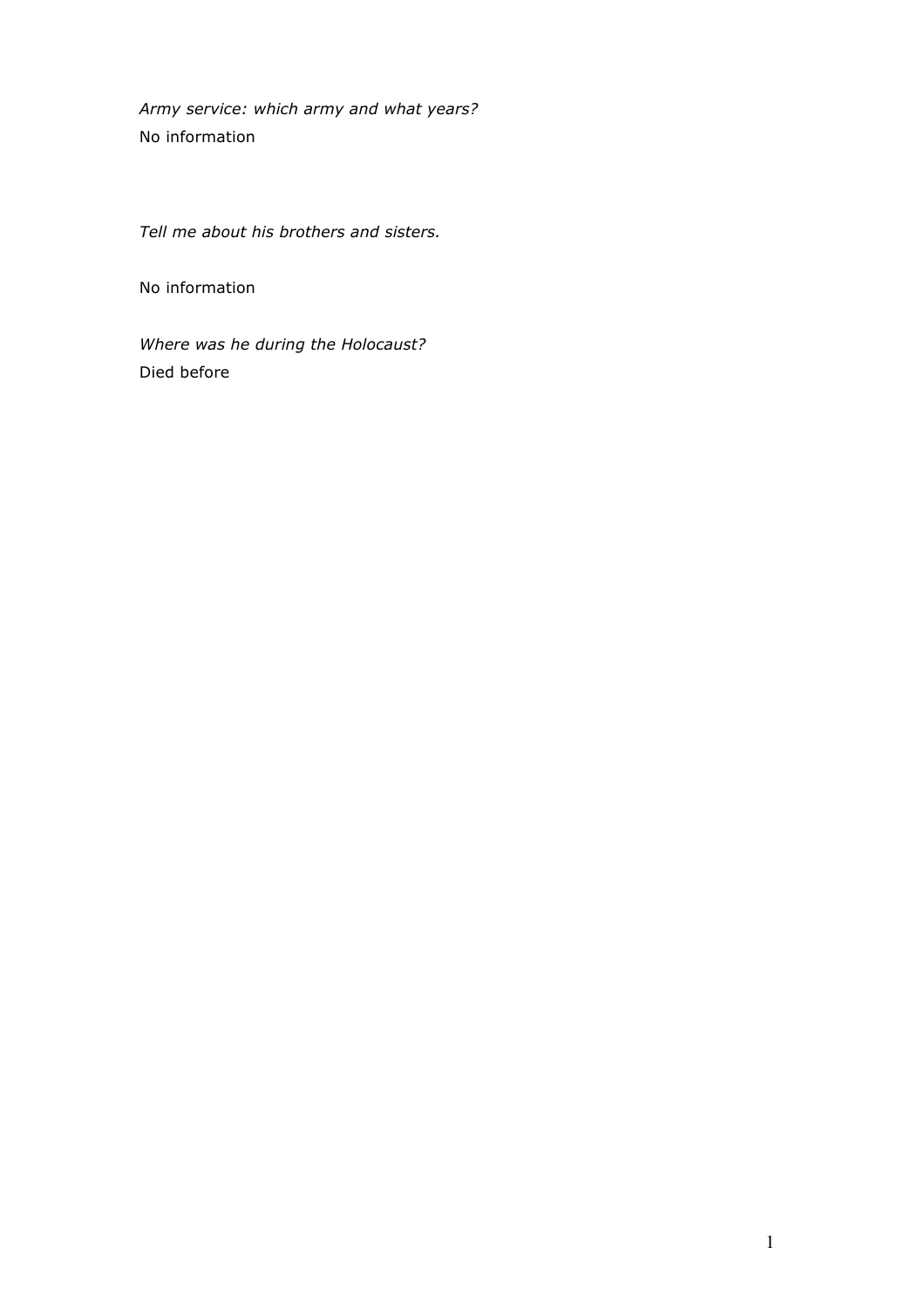### **Paternal grandmother**

*Your paternal grandmother's name?* Josefa Adlerova (nee ?)

*Where and when was she born?*  Sobeslav, date unknown

*Where else did she live?* Ceske Budejovice

*Where and when did she die?* Treblinka (today Poland), 1940s

*What sort of education did she have* No information

*What sort of work did she do?* Sold cheese

#### *How religious was she?*

She observed holidays, was a member of the Chevra Kaddisha funerary association in Ceske Budejovice.

*What was her mother tongue?*  Probably German

*Tell me about his brothers and sisters.*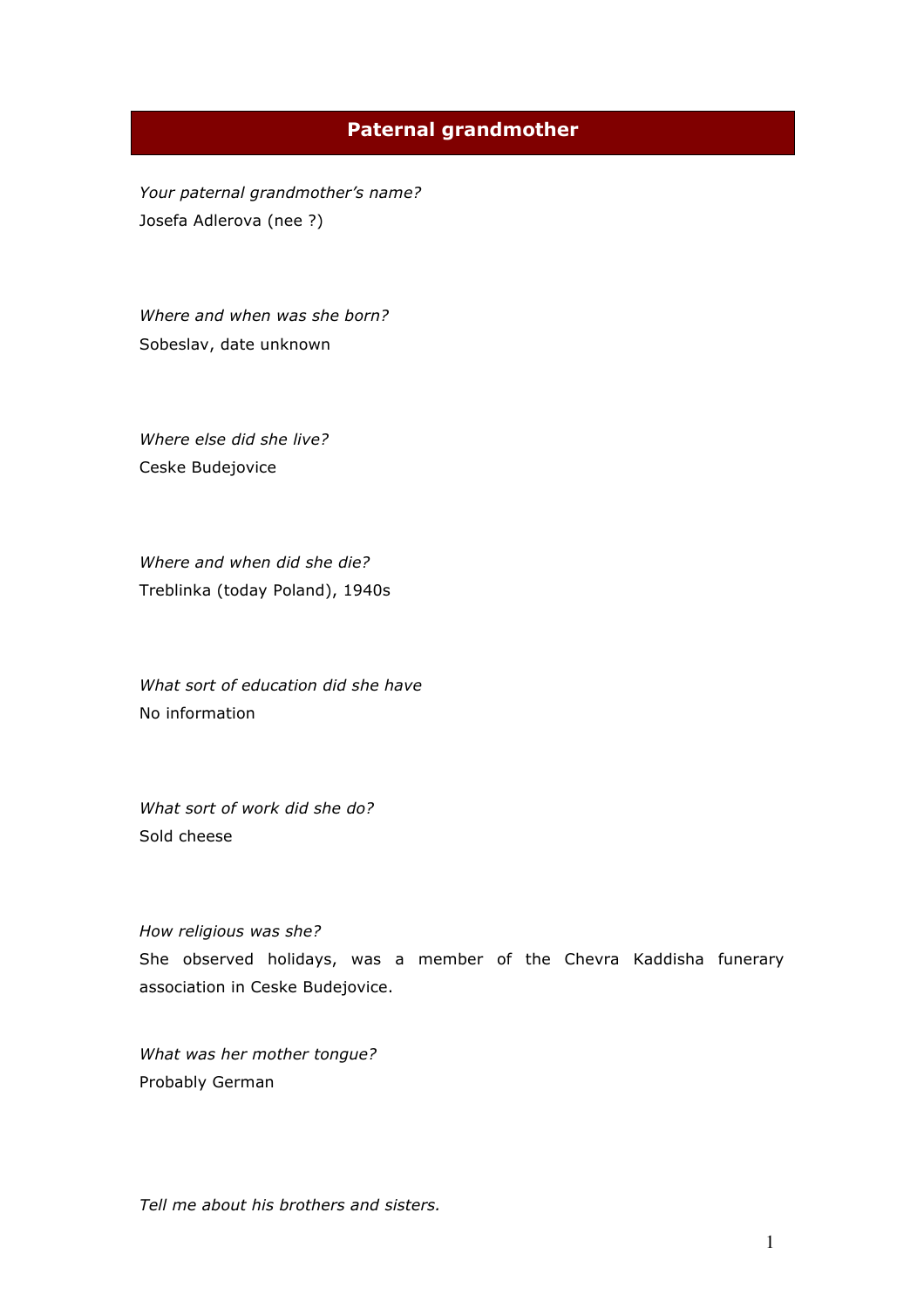### No information

*Where was she during the Holocaust?* Ghetto: Terezin Concentration camp: Treblinka (today Poland); died there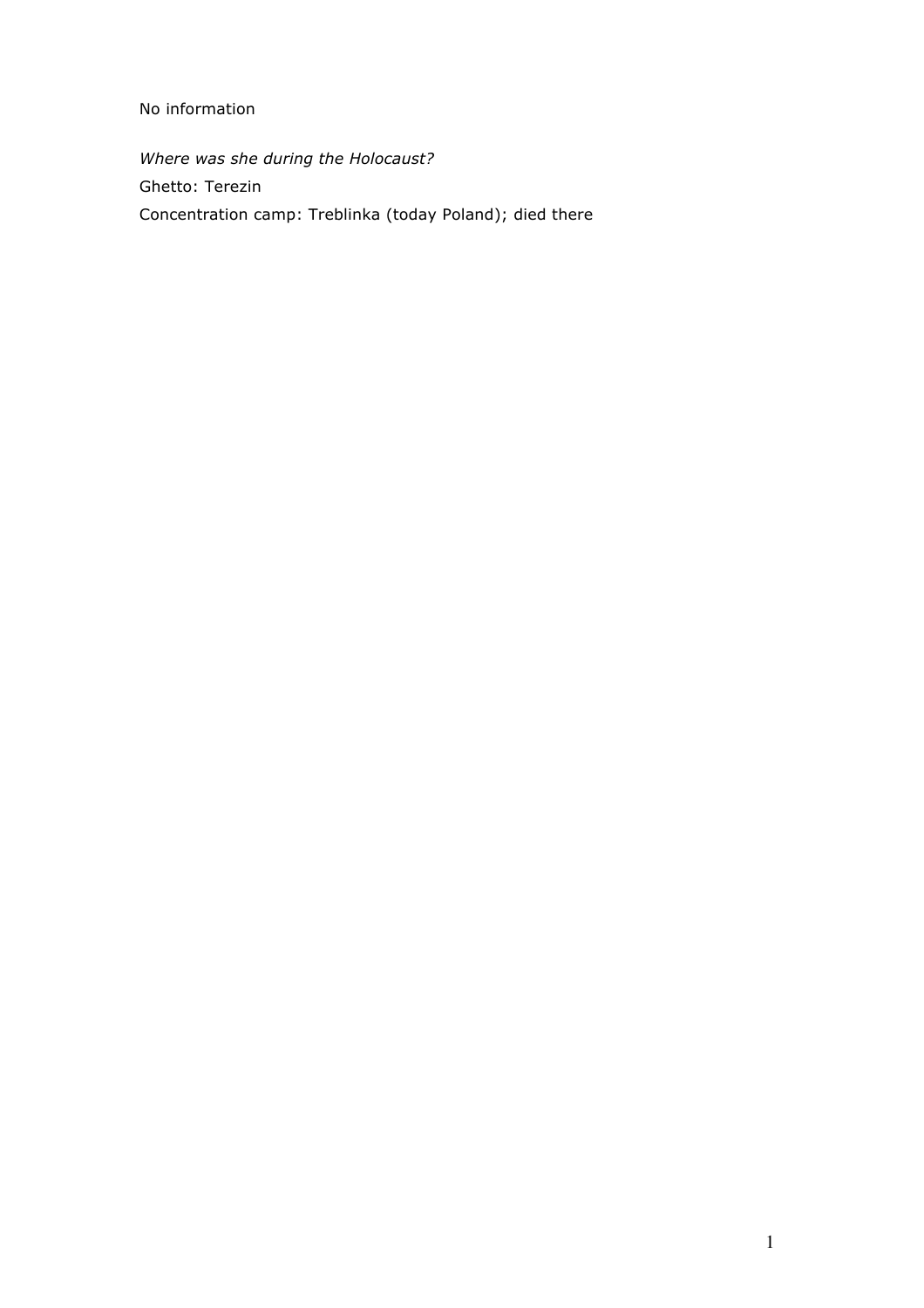### **Mother**

*Her name?* Zdenka Adlerova (nee Kohnova)

*Where and when was she born?*

Protivin, 1st July 1900

*Where else did she live?* Ceske Budejovice Cesky Krumlov Prague Teplice

*Where and when did she die?* Teplice, 25th July 1976

*What sort of education did she have?* High school, focused on economics

*What sort of work did she do?* **Secretary** 

*How religious was she?* She didn't pay attention to external rituals, but tried to live in accordance with her beliefs.

*What was her mother tongue?*  **Czech**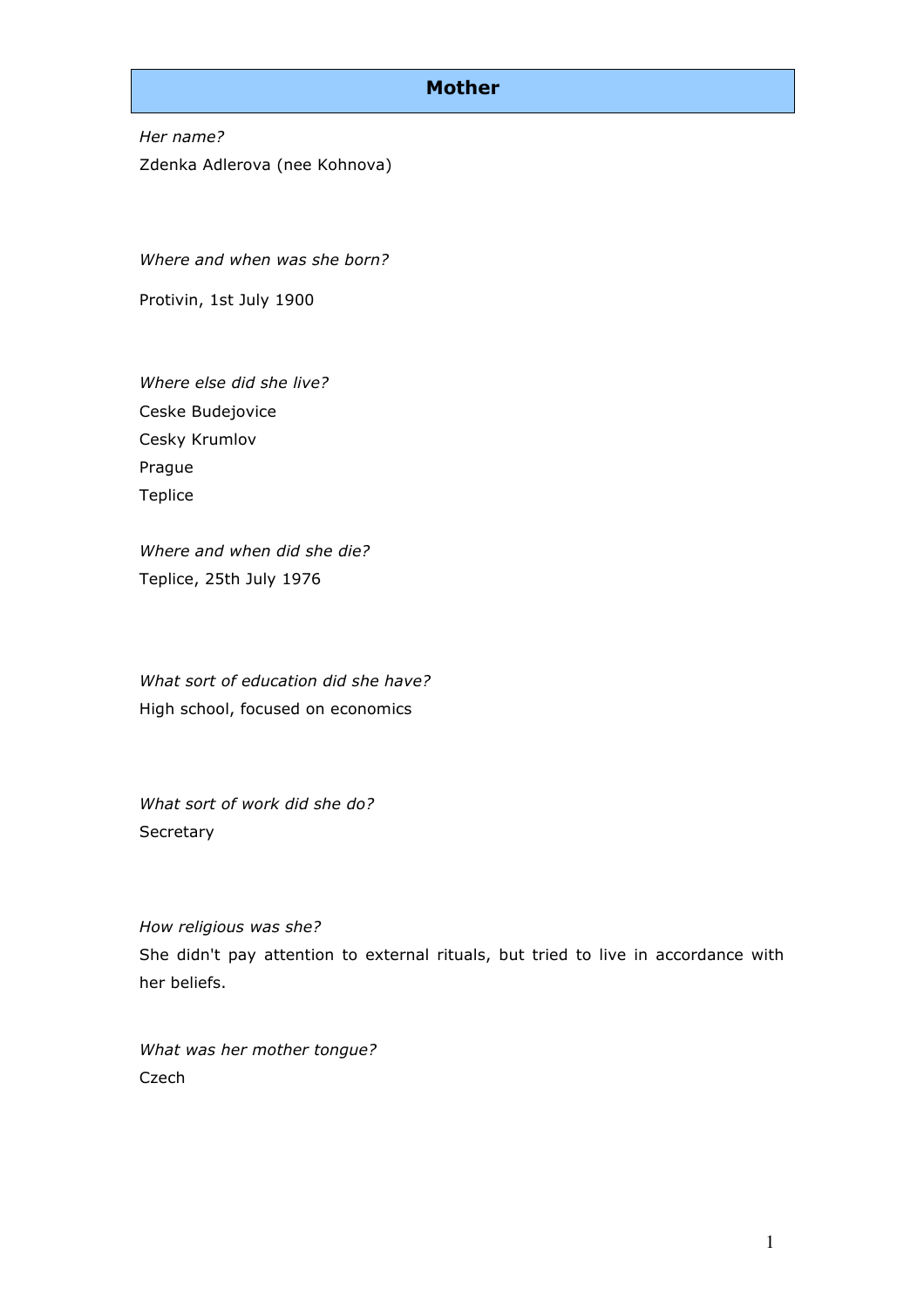### *Tell me about his brothers and sisters.*

| name            | place and date of occupation |           | biographical data | biographical data | describe how religious |
|-----------------|------------------------------|-----------|-------------------|-------------------|------------------------|
|                 | birth/death                  |           | and origins of    | of children       | they were              |
|                 |                              |           | spouse            |                   |                        |
| Olga Ledererova | Died while giving            | Housewife | Sigmund Lederer   | Hanicka (f)       | No information         |
| (nee Kohnova)   | birth to her                 |           | (no further       | Jenik (m)         |                        |
| (f)             | second child.                |           | information)      |                   |                        |

## *Where was she during the Holocaust?* Ghetto: Terezin

*If she survived, what did she do after?* Worked as a secretary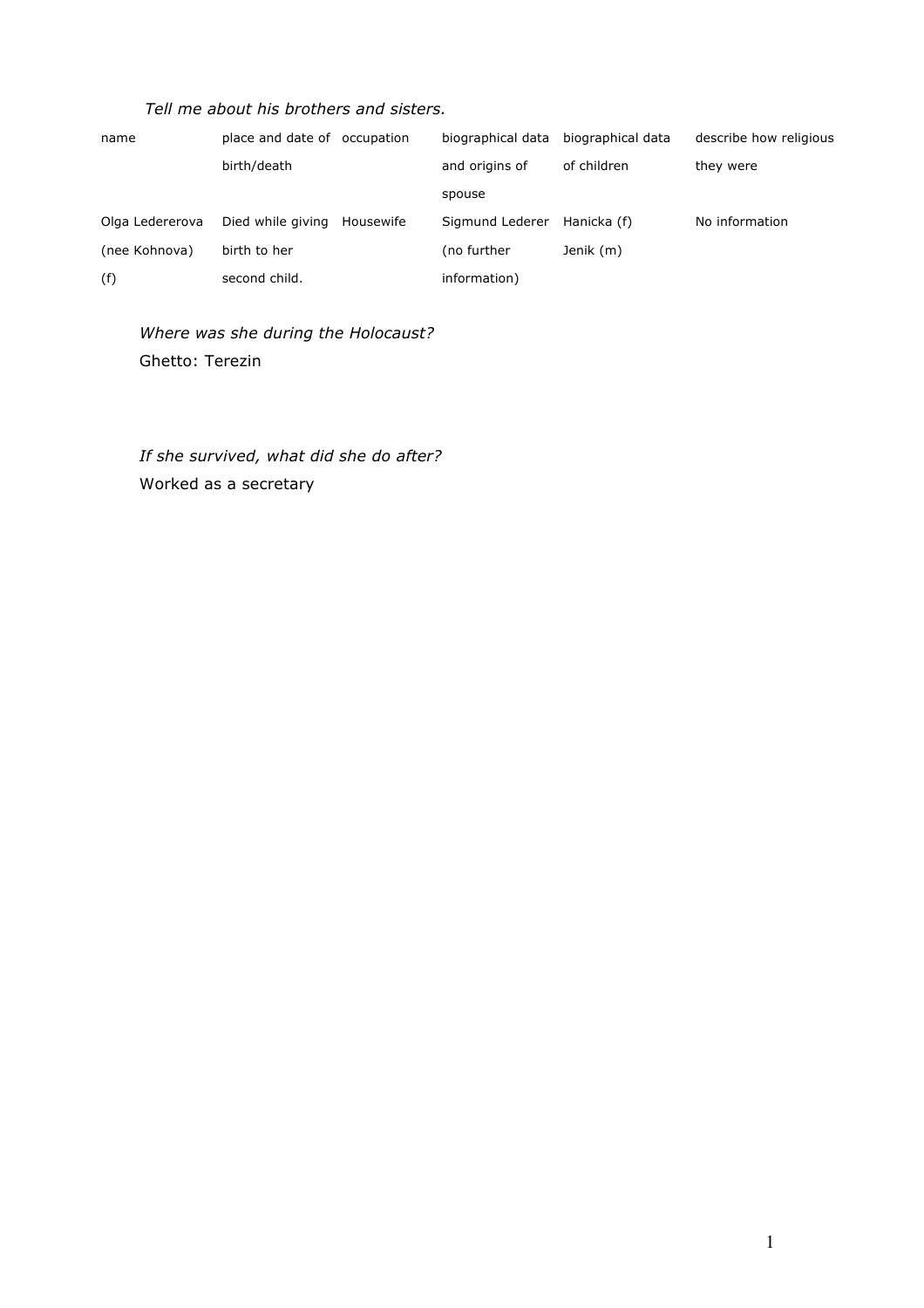### **Maternal grandfather**

*Your maternal grandfather's name?*  ? Kohn

*Where and when was he born?* No information

*Where else did he live?* No information

*Where and when did he die?*  No information

*What sort of education did he have?* No information

*What sort of work did he do?* No information

*How religious was he?*  No information

*What was his mother tongue?*  No information

*Army service: which army and what years?* No information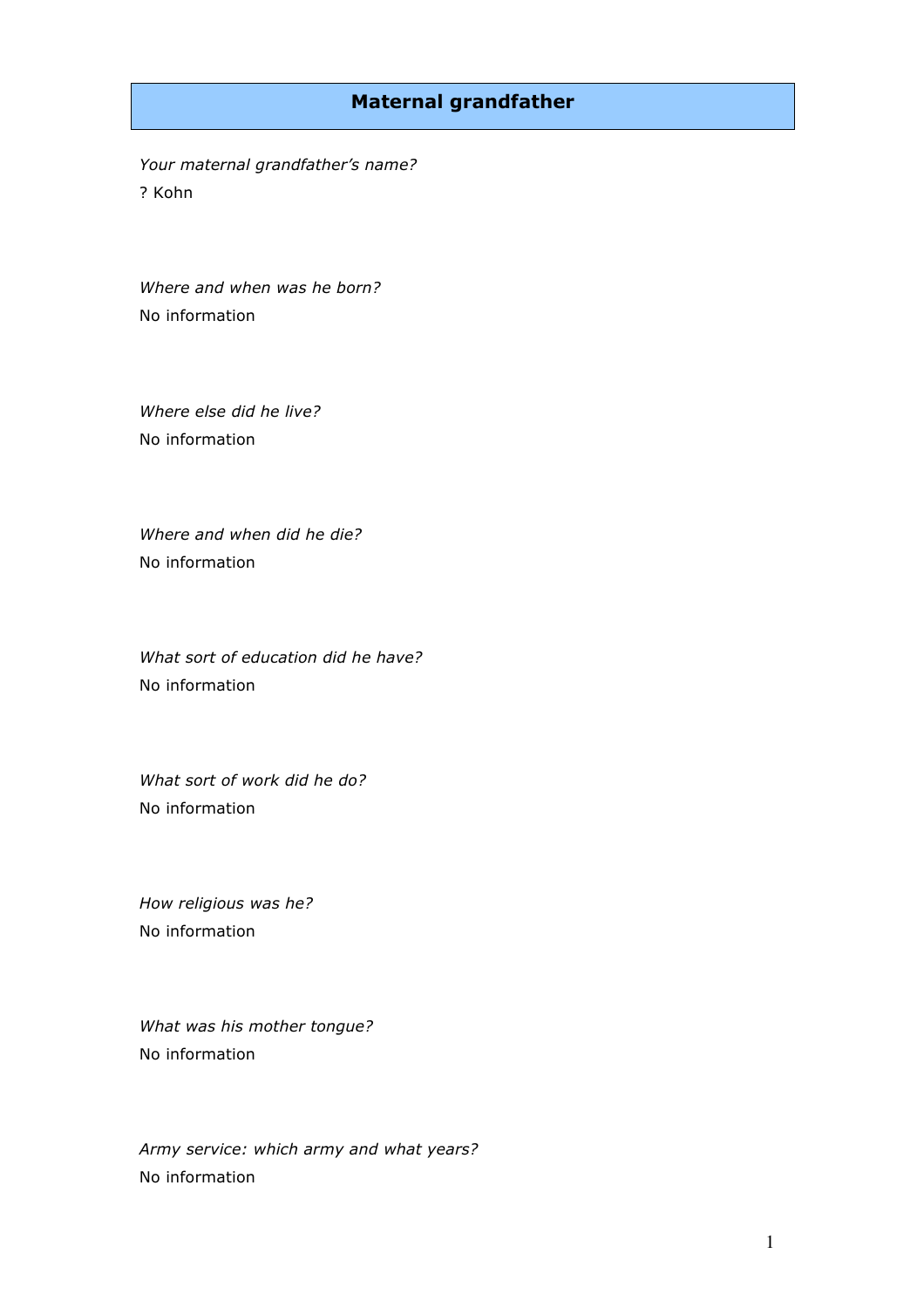*Tell me about his brothers and sisters.* No information

*Where was he during the Holocaust?* Died before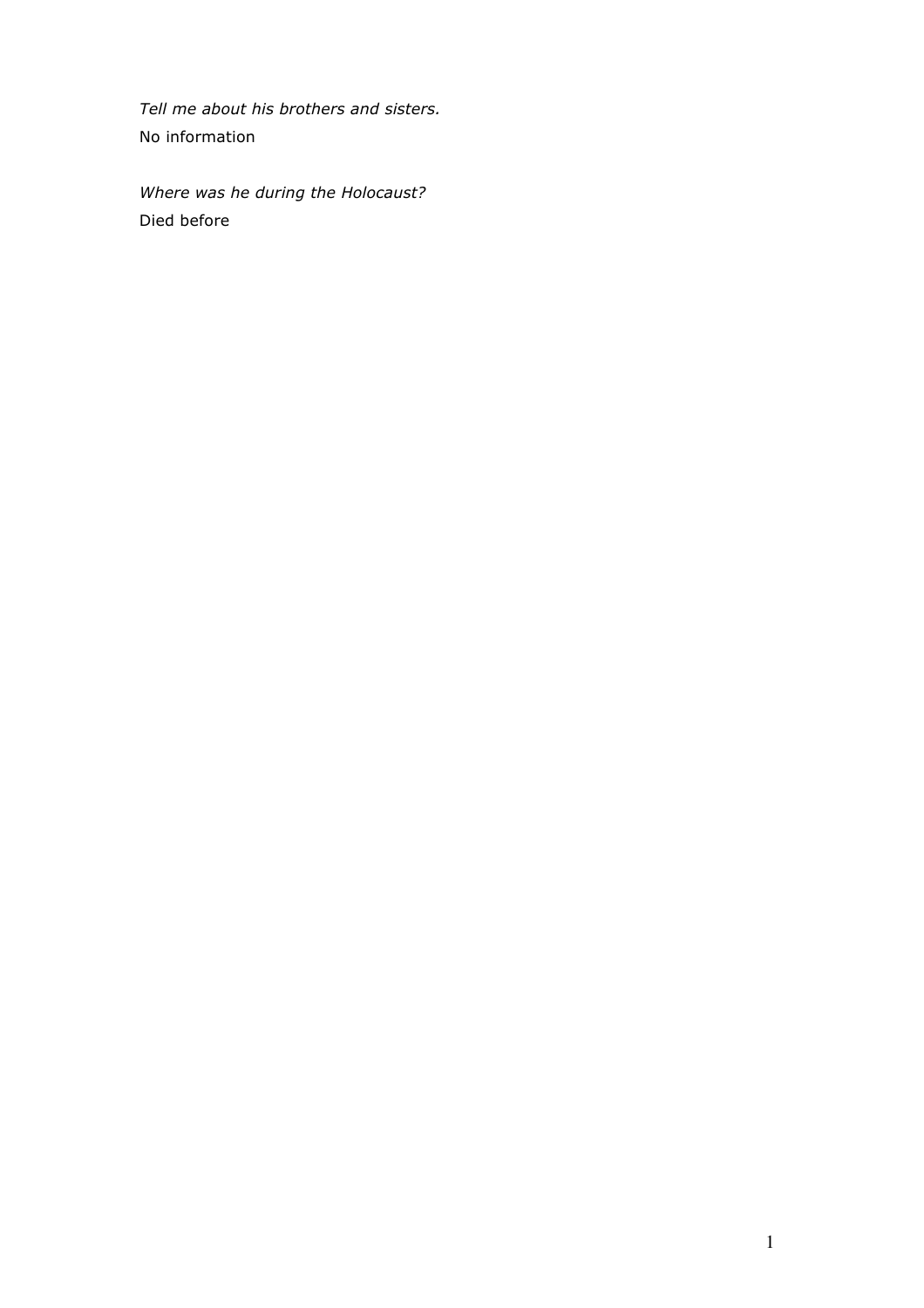# **Maternal grandmother**

*Your maternal grandmother's name?* Marie Kohnova (nee ?)

*Where and when was she born?* Kostelec, 22nd November 1872

*Where else did she live?* Protivin Cesky Krumlov Protivin Prague

*Where and when did she die?* Prague, 9th November 1942

*What sort of education did she have?* No information

*What sort of work did she do?* Housewife

*How religious was she?*  First and foremost, Grandma was a good person.

*What was her mother tongue?*  Czech